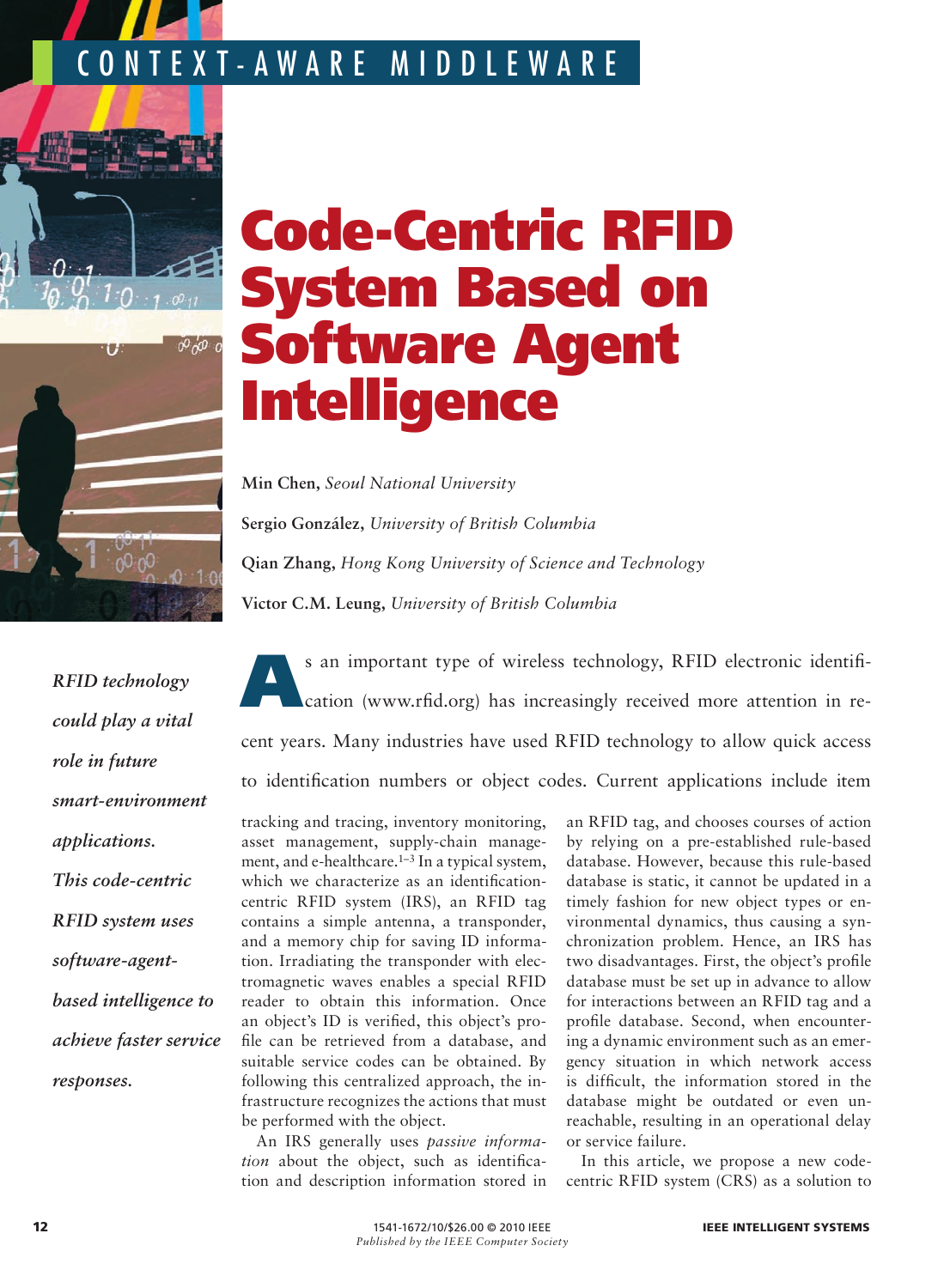such problems. This CRS incorporates coded information that is dynamically stored in the RFID tag, making it easier for other systems to perform on-demand actions for different objects in different situations. To achieve this, we encode, in the RFID tag, mobile agents specifying up-to-date service directives that can be realized by intelligently handling various network dynamics. Because of the limited availability of memory in RFID tags, $4$  we have designed a new compact, high-level language for coding these mobile agents. A corresponding middleware layer in the RFID reader can then interpret this language. These mobile agent-based RFID tags enable objects to instruct the system to intelligently execute actions when specific situations occur. Experimental results conducted on two testbeds confirm that the performance of our CRS is superior to that of an IRS.

The benefits of our CRS approach include the following:

- It effectively eliminates the need to retrieve associated RFID-code action information from a database and enables more robust systems for highly dynamic environments.
- It can greatly reduce overall system response time by retrieving service information from the tags.
- It helps improve the scalability of the database, which currently serves only as a backup subsystem.
- It fosters greater resilience because the system can remain operational, even during database or network failures.

In addition, there is a growing interest in integrating RFID with other technologies, such as wireless sensor networks (WSNs), Internet Protocol (IP) networks, and cellular networks, to develop scalable systems and applications



Figure 1. Typical example of an identification-centric RFID system (IRS), as used by **an entire supply chain process to help streamline the delivery of products and their appropriate disposal at a recycling center.**

that improve people's everyday lives. Such integration, coupled with continual advances in wireless communications technologies, could revolutionize a wide range of applications. By storing mobile codes in RFID tags, our CRS enables seamless integration with other systems.

#### **Identification-Centric RFID System**

Most IRS applications are designed for object tracking, tracing, and locating (www.autoidlabs.org). An example of an industrial application is tracing chemical containers stored in a warehouse. This could be unsafe for humans, owing to the intrinsic danger of exposure. Therefore, RFID tags can be attached to the chemical containers, and an RFID reader can be put on a shelf to trace them remotely.

RFID technology is becoming more widely used in daily life, such as in supply-chain management, where an IRS has proven to be an efficient approach. As Figure 1 shows, RFID can reduce information gaps by enabling real-time supply chain visibility, and is useful in purchasing, product manufacturing, shipping and receiving, storing, and selling. The example in Figure 1 also shows that it's possible to track a product's details throughout the entire supply chain process. When a product leaves the manufacturing

plant, an RFID reader obtains information, which it forwards to an electronic product code (EPC) network. When the product arrives at the distribution center or retailer, the information is stored in the EPC network's corresponding database. Eventually, after the consumer has finished using the product and disposes of it, a database connected to a recycling center could record this information.

In this application, the main functional components of the IRS are the following:

- *Rule database.* This component maintains a list of IDs and their associated rules, which the processing module accesses to formulate corresponding actions.
- *Processing module.* This module handles data-processing tasks after retrieving the incoming object's passive information from the rule database. After obtaining the corresponding rules, it checks whether any necessary condition is satisfied and performs the associated object's actions.
- *EPC network.* The EPC is a set of global technical standards aimed at enabling and sharing automatic and instant identification of items throughout the supply chain. A unique identifier of a physical object is stored in an individual RFID tag. The EPC we referenced in this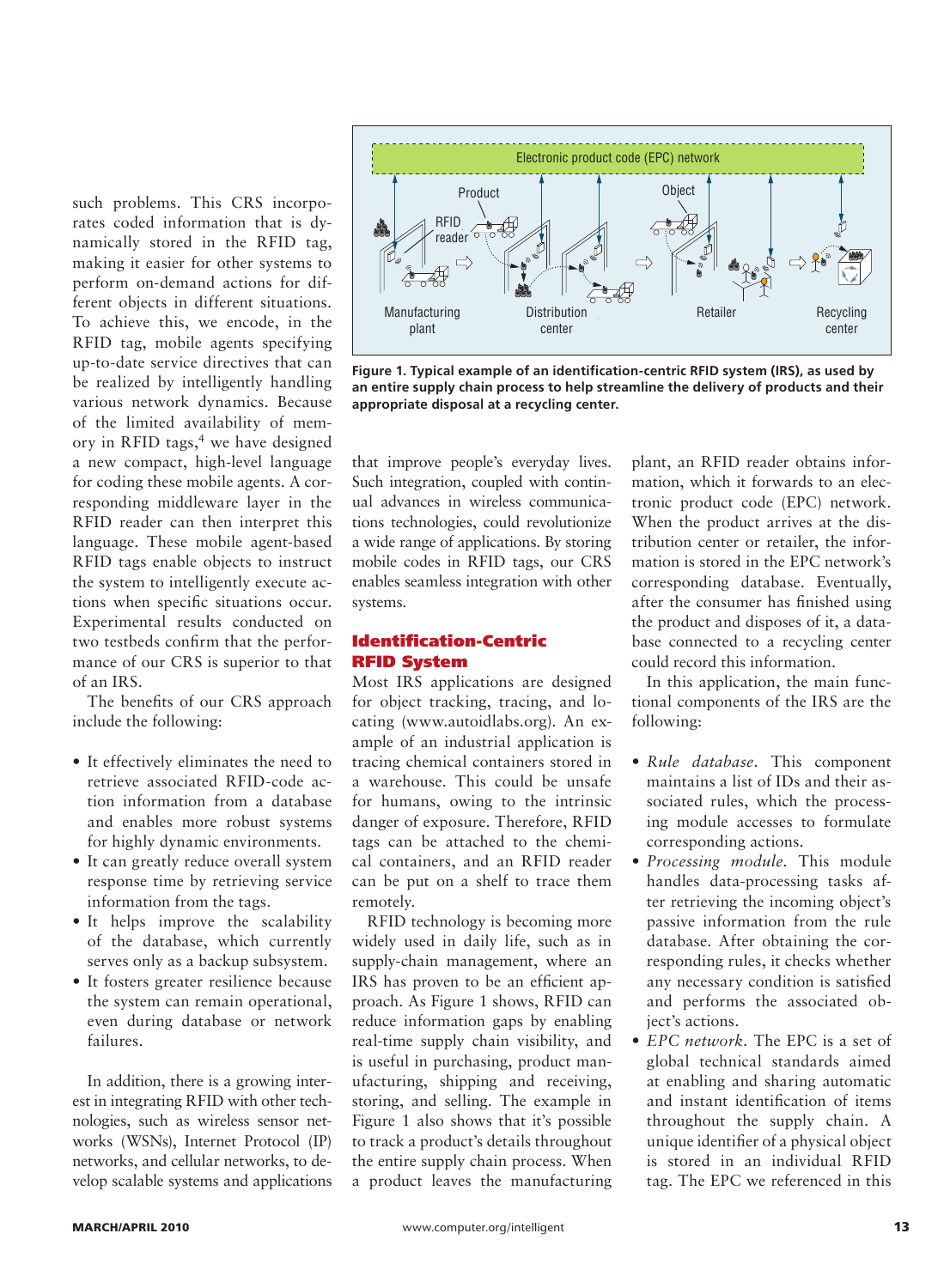### CONTEXT-AWARE MIDDLEWARE

study was designed by the EPC Global Network (www.epcglobalinc. org/home). The EPC network has three main components: the objectnaming service, the EPC information service, and the EPC discovery service.

| <b>Identification</b><br><b>RFID type</b> |  | <b>Object description</b> | Reserved |  |  |  |  |
|-------------------------------------------|--|---------------------------|----------|--|--|--|--|
| (a)                                       |  |                           |          |  |  |  |  |
| Code priority                             |  | Mobile agent              |          |  |  |  |  |
| (b)                                       |  |                           |          |  |  |  |  |

**Figure 2. Extended RFID message in the code-centric RFID**  system (CRS): (a) original data fields used in existing systems, and (b) extension fields as proposed. In addition to traditional **data, RFID tags can store mobile agents, which explicitly indicate the type of service that the object bearing the tag should receive.**

However, a closer look at the operation of this IRS reveals some critical shortcomings. First, the ID embedded in the RFID tag doesn't directly convey any information about how to handle the object bearing this tag or what service should be applied to it. Second, any handling information must be retrieved from a database, and the data in this database is prone to becoming outdated if no manual updates are constantly performed. Third, scalability is a significant concern, given the growing number of RFID tags whose associated information must be stored in the database. Fourth, failures in the database or networking infrastructure could render the system unusable.

#### **Code-Centric RFID System**

In an IRS, the applications mainly help answer "where" questions for example, where are my goods, or where is the object? Supply chain management is a typical example of this, in which the objects of interest can be conveniently tracked. However, the current status of the supply chain process and the service requirements of users or objects could change, calling for a smart environment with the intelligence to flexibly manage the quality of service (QoS). Such an environment could answer, not only the "where" questions, but also the "how" questions—for example, how to provide a certain service for a customer

at a particular location under some specific conditions.

Our CRS meets this criterion. We call this system *code-centric* because the use of mobile-agent code is the most important feature of our system design. Introducing coded information is key to providing flexible and intelligent applications. By providing the flexibility to answer the "how" questions, the CRS facilitates a harmonious fusion of the user's requirements with the changing environment, and illustrates how RFID technology can improve the efficiency of the systems that would rely on it.

Moreover, while objects with the attached RFID tags move around, the stream-of-materials flow also provides the carrier with a code-information flow. Embedding service requirements into an RFID tag at one location can ensure that the objective is met at another location through code-centric processing. This is the rationale behind our CRS.

#### **Architecture**

Our proposed CRS has two main parts: the RFID tag and the codeprocessing and executing infrastructure in the corresponding tag reader. We introduced an extended RFID data format for the RFID tag (see Figure 2). In addition to traditional data (identification and description information, such as the object's shape, weight, color, production location, and time), the RFID tag can store a mobile agent.

In the CRS infrastructure, the main functional components include the passive-information manager, the code-information manager, the middleware layer, the environmentalparameters provider system, and the service response system. The passive-information man-

ager receives identification and description data from the RFID tag, and may further forward this information to the EPC network to create a record of it. The mobileagent code is forwarded to the codeinformation manager, which delivers the agent to the middleware layer for interpreting. The environmentalparameters provider system sends parameters to the middleware layer so that it can take appropriate actions. The middleware layer in turn sends action commands to the service response system, which performs the desired tasks according to the decisions made for the object, as Figure 3 shows.

Although all of these modules are indispensable to the CRS infrastructure, the middleware layer is the most important because it is used to interpret the codes that form the mobile agents. The mobile agents consist of instructions or programs that the RFID infrastructure executes. Inputs to those programs may include identification or description information, as well as information provided by associated subsystems (position, sensory data such as humidity and temperature, and so on). Outputs may be any actions that the infrastructure can perform, such as interacting with a video surveillance system, writing some particular code in other tags, or issuing alarm signals. The stored code information helps the objects react to the environment more intelligently.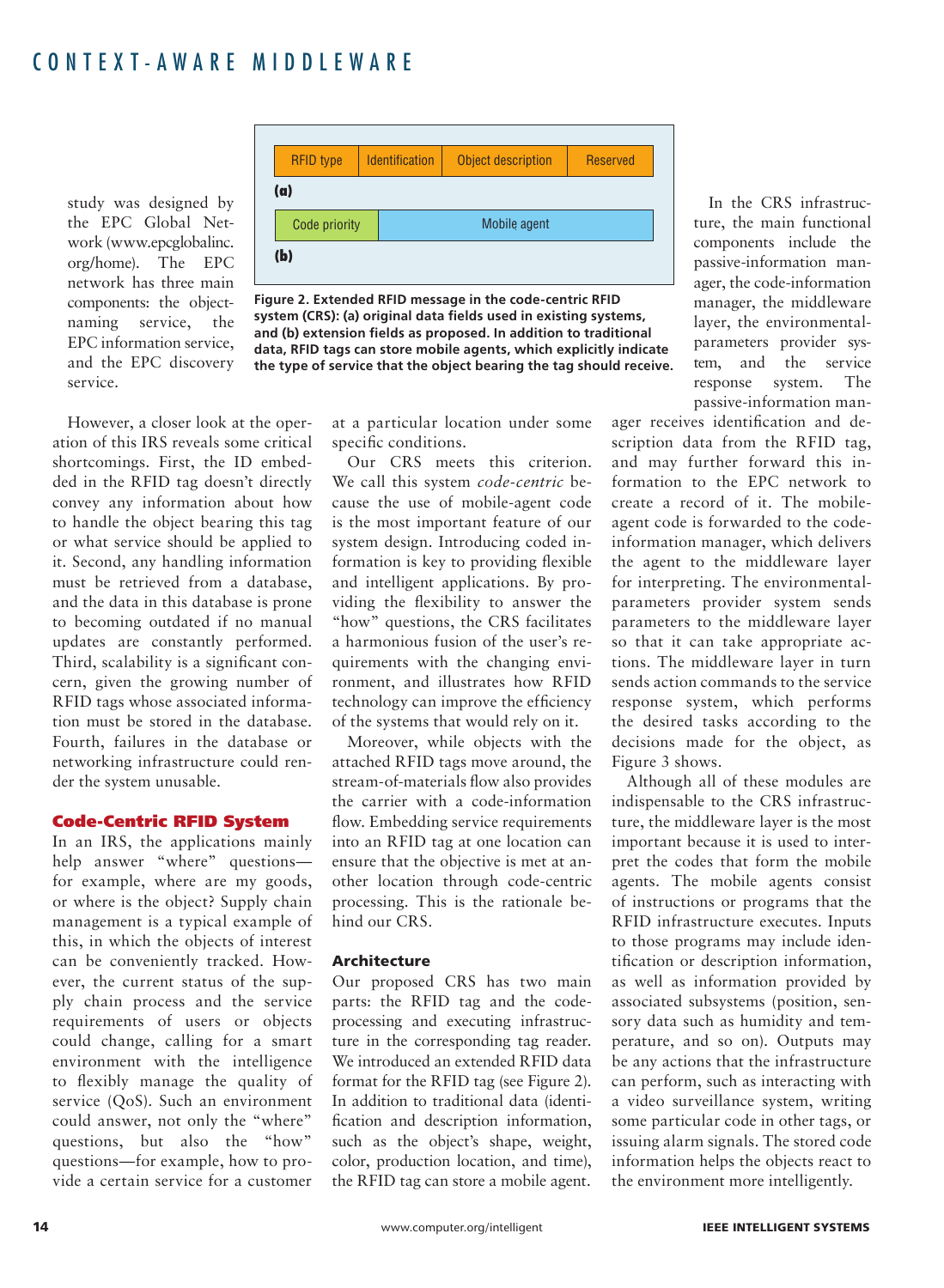#### **Mobile-Code-Updating Mode**

Providing on-demand QoS necessitates the ability to change or rewrite mobile code on-demand as well. We propose three kinds of code-updating modes: passive, active, and hybrid.

*Passive Mode.* Generally, RFID tags can be attached to human or nonhuman objects (products, animals, and so on). Nonhuman objects have no intelligence to update code by themselves. Thus, code updating can be performed only passively by the infrastructure (for instance, an RFID reader at some fixed location). For example, in an automatic assembly line, the operations on the product are performed step by step. If the current operation associated with the tag's code information is complete, a new code is written into the tag, meaning the object will accept the corresponding operation in the next step, and so on. If the tag's memory is large enough, all action codes can be written into it at the beginning of the assembly line. Then, the code size will continually shrink as different machine tools progressively complete the corresponding operations on the product. When multiple assembly lines are employed for some product, the RFID tag will be filled with a new set of code for performing a new series of operations in each assembly line. This implies that the size of an RFID message varies according to the different stages involved in processing the object.



**Figure 3. Functional components of the CRS. The main parts of the system are the passive-information manager, the code-information manager, the middleware layer, the environmental-parameters provider system, and the service response system.**

*Active Mode.* If the object is a human being, he or she might have specific requirements concerning service types and their quality. Users can update the codes actively by using portable RFID readers, in which case they finish the code-updating process before the objects arrive at the service provider's location.

*Hybrid Mode.* This mode combines passive and active modes. In addition to users actively setting codes, code updating can be passively performed near some stationary RFID reader (for example, at the entrance of a store).

**Pattern Classification.** Table 1 categorizes code-updating patterns by object type. For nonhuman objects, the goal is usually to perform some operation on the object or adjust the surrounding environment that best suits that

object's needs. For human objects, on the other hand, the goal might be to provide user-specific services.

#### **Middleware Design for the CRS**

The middleware subsystem should be capable of processing all the code directives and actions specified by the corresponding application. In addition, its programmability should ensure, to a large extent, that applications can be enhanced or upgraded by deploying new codes without having to constantly alter the middleware. Furthermore, the code should encapsulate all the underlying operations, at both the network and database levels. This high-level approach lets programmers focus on the operational aspects of the application code being deployed without worrying about lower-level intricacies. However, all these features should be enacted by

E-healthcare

| Table 1. Pattern classification of code updating in the CRS. |                                                |                                                                       |                            |  |  |  |
|--------------------------------------------------------------|------------------------------------------------|-----------------------------------------------------------------------|----------------------------|--|--|--|
| Code-updating mode                                           | Object type                                    | <b>Main goals</b>                                                     | <b>Example application</b> |  |  |  |
| Passive                                                      | Product, animal, and other<br>nonhuman objects | Perform operations on an object<br>Adjust the surrounding environment | Automatic assembly line    |  |  |  |

Active **Exercise Smart house** Human **Research Provide user-specific services** Smart house

Hybrid Human Provide user-specific services

|  |  |  | Table 1. Pattern classification of code updating in the CRS. |  |  |  |  |  |  |  |  |
|--|--|--|--------------------------------------------------------------|--|--|--|--|--|--|--|--|
|--|--|--|--------------------------------------------------------------|--|--|--|--|--|--|--|--|

Adjust the surrounding environment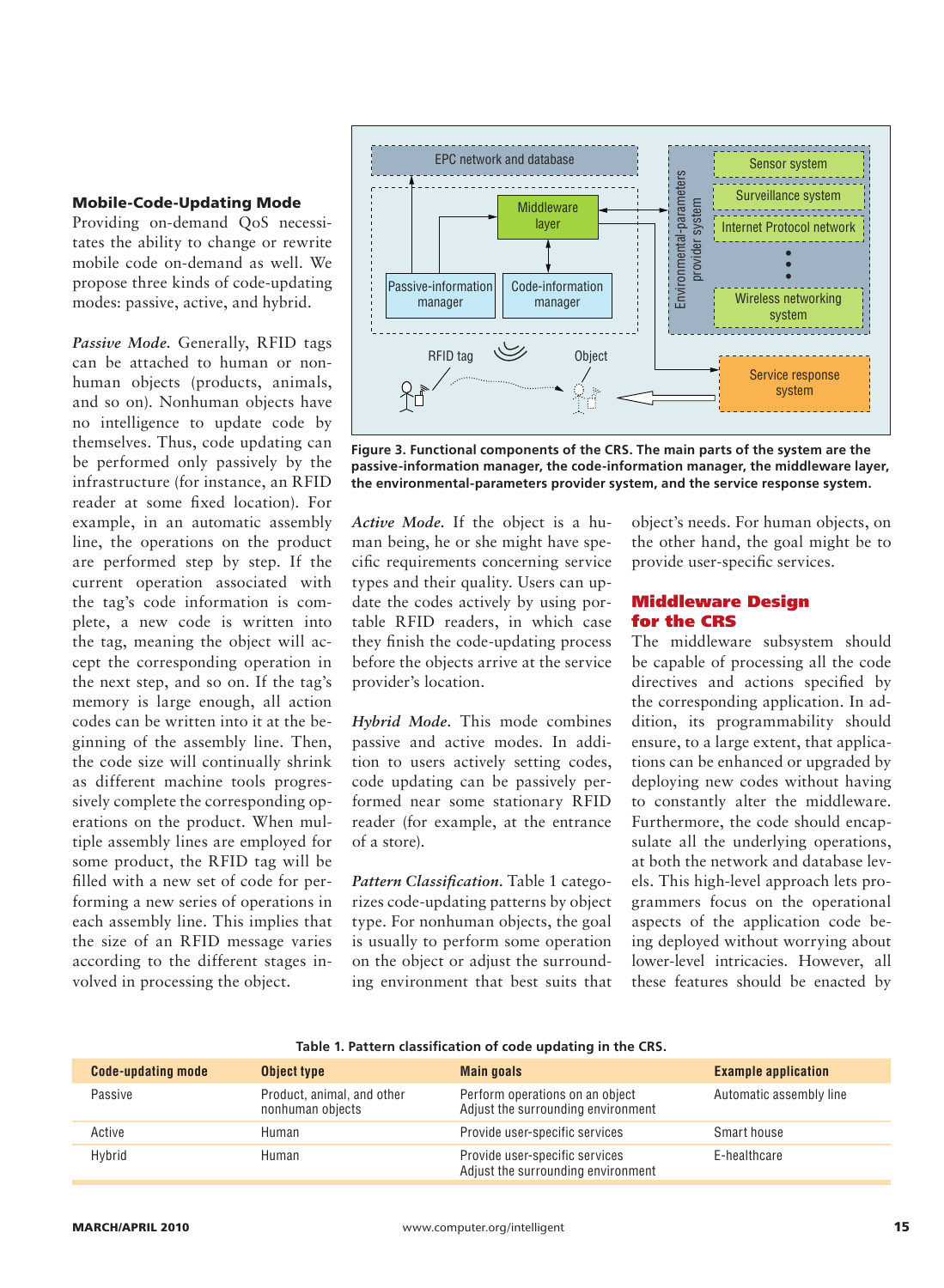code that is compact enough to fit in memoryconstrained RFID tags.

In an earlier work, we outlined the most important characteristics for middleware design in WSNs, which are formed by devices with severe memory and data-processing limitations.<sup>5</sup> These same limitations clearly exist in our CRS, where an eventdriven scheme prompts the deployment and execution of compact mobile codes, with a sufficient degree of flexibility to support a variety of applications. Therefore, we developed

the Wiseman middleware system as a proof of concept for deploying mobile codes.6 By introducing minor adjustments, Wiseman can provide a solid middleware foundation for supporting our proposed CRS. In its current form, Wiseman already provides all the middleware functionalities we deem essential. Its architecture is based on processing text-based action scripts, which can be dynamically modified.

#### **Middleware Architecture**

Wiseman contains four main components: an incoming-agent queue, a code parser, a processor block, and an agent dispatcher. It also includes two helper components: an engine and a session warden. Figure 4 shows these components and their interactions.

The incoming-agent queue temporarily stores agents arriving from the wireless interface for immediate processing. Wiseman does not support multithreading capabilities, because the interpreter is designed for operation in WSN nodes with stringent hardware limitations. The parser tokenizes individual instructions for gradual execution by splitting the



**Figure 4. Architecture of the Wiseman system. The incoming queue, the parser, the processor, and the dispatcher are the main components of this system, and the engine and the session warden are helper modules to these main components.**

code that forms the programs into two segments: head and tail. The head is the code segment that is ready for immediate processing; the tail comprises the rest of the agent's code that will be subsequently processed. The next instruction is obtained by tokenizing the first code segment from the tail if the outcome of the head's execution is successful. This process halts at any time if

- the current operation is unsuccessful,
- an explicit agent termination operation is indicated, or
- an agent hop operation is encountered.

The first and second cases are selfexplanatory. For the latter case, control of the execution process is passed to the dispatcher module, which forwards the agent's tail to another node (or set of nodes). For our proposed CRS, the dispatcher forwards the agent's tail to a WSN node, as specified by the system's mobile codes.

#### **Language Constructs**

Wiseman's language includes variables, rules, operators, and delimiters.

Its text-based lexemes of reduced size allow agents to be dynamically modified as needed, make the codes readable by humans, and occupy usually a few hundred bytes to implement the desired actions.

*Variables.* Wiseman implements three kinds of variables: numeric, character, and mobile. The first two are for storing numeric and single characters at the local node; the third is used by agents to bring values along as they traverse the

networked system. Typically, mobile variables are labeled *M* (*M*1, *M*2, and so on), which is semantically similar to the way private variables are labeled in object-oriented programming. In addition to these user-defined variables, environmental variables provide information about the current execution environment. For example, the identity variable *I* stores a read-only value of the local node's ID number, and the predecessor variable *P* stores the ID number of the node from which the agent came. Similarly, the link variable *L* stores the label identifier of the virtual link that the agent used for hopping (if it exists).

*Operators.* Wiseman provides a variety of both general-purpose and systemspecific operators, such as regular arithmetic operators  $(+, -, *, /, \text{and} =)$ and comparison operators  $(\langle, \langle =, ==, \rangle)$  $\Rightarrow$ ,  $\Rightarrow$ , and  $\Rightarrow$ . The hop forwards the agent to another location, as specified by the value appearing on the right side of the # character. Alternatively, an agent can be copied or moved to one or more locations associated with a virtual link, as indicated by the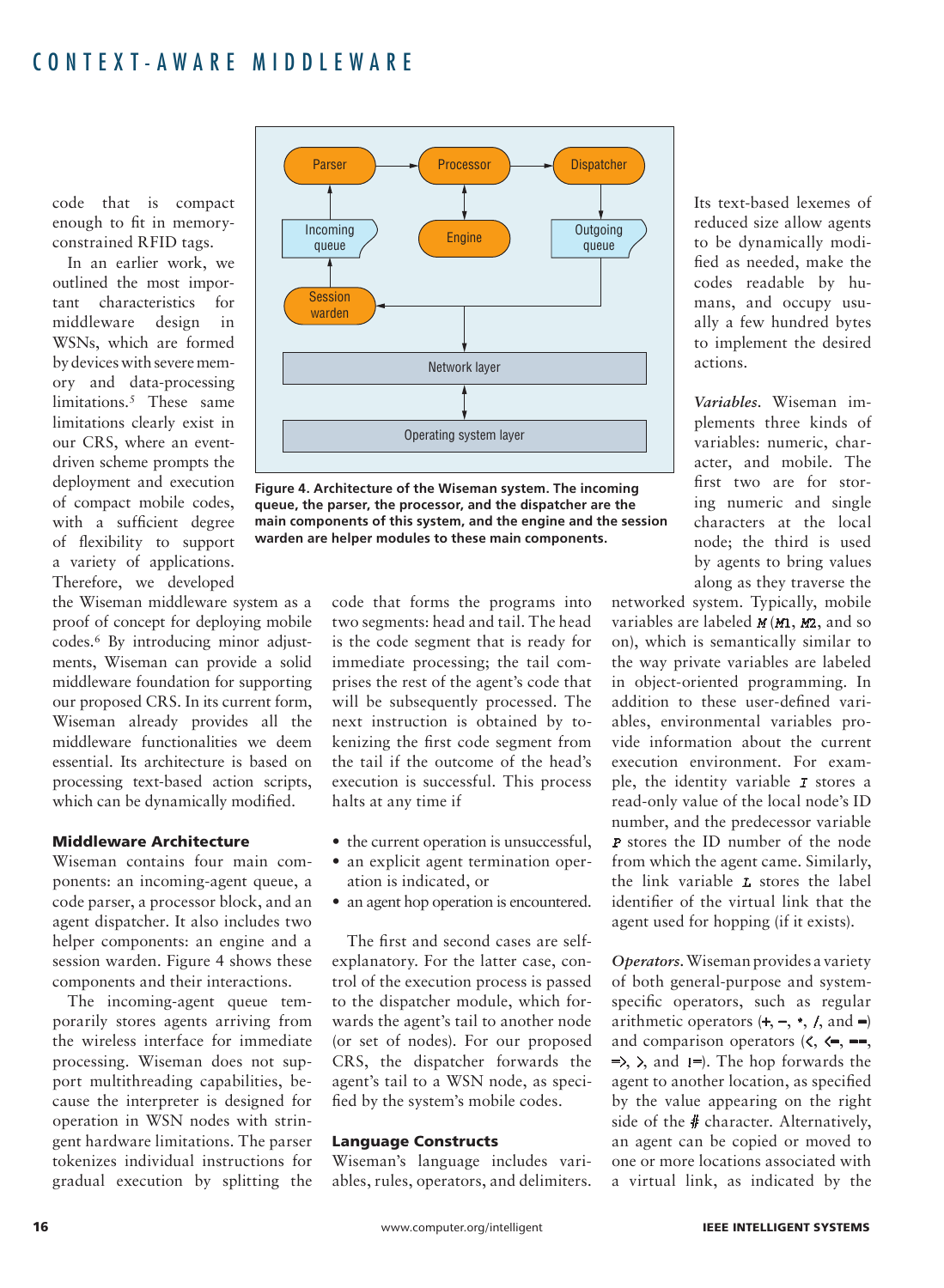value on the left side of the operator. In the latter case, the agent is cloned with as many copies as the existing destination nodes associated with the virtual links. After hopping, the agent's execution thread resumes at the point at which the process had been suspended. (A full description of Wiseman operators is available elsewhere.<sup>6</sup>)

*Rules.* Wiseman implements three rules for manipulating an agent's execution flow. The repeat rule *R* indicates that the codes delimited by curly brackets will be cyclically executed until a certain condition is found. AND and OR rules (denoted *A* and *O*) control an agent's execution by checking whether the codes delimited by square brackets yield a true or false value

for each code segment. Otherwise, the entire rule itself returns a false value, which halts the agent's execution.

#### **Important Wiseman Features for the CRS**

Wiseman supports three agent migration techniques that are particularly useful in our proposed CRS. The first is known as *explicit path hopping*, which provides the necessary functionality to enable the explicit definition of the path that an agent will follow. The second, *variable-target hopping*, employs mobile or numeric variables on the right side of the hop operator to indicate the agent's current destination target. The third method, *labeled-path hopping*, allows the creation of labeled paths for



**Figure 5. Testbed scenario for (a) the IRS and (b) the CRS. Both architectures include the service response system. The testbed itself provides a good example of how differently these systems are realized in an actual setting.**

emulating multicast transmissions from the local node. The main advantage of this third method is that the agent's programmer does not need to know in advance the identity of the destination nodes. This can be a significant advantage when multiple RFID tags must be read. In addition to these functionalities, Wiseman allows a programmable execution flow that is flexible enough to support events that might arise in the CRS, such as simplified if-then-else statements.

#### **Comparison of CRS and IRS Approaches**

To test the effectiveness of our CRS, we compared it to an IRS by evaluating how long each system took to complete a set of tasks.

**Experimental Setup**

We set up two testbeds: one for the IRS, and one for the CRS. As Figure 5 shows, the common part of the two architectures was the service response system, which in this experiment was a WSN based on MICAz Mote (with 128 Kbytes of instruction memory and 4 Kbytes of data memory), and we employed TinyOS v1.1 as our wireless sensor platform. We used Wiseman as our middleware system, as discussed earlier. (Wiseman was implemented in the nesC language in our previous work.<sup>5</sup>)

According to the topology of the sensor network shown in Figure 5, we employed the following action code: l\$n;#1;#3; # 4;# 5;# 6;# 7;# 3;# 2; l\$n. The numbers appearing on the right side

of the hop operator  $#$  indicate the identity number of the node to which the agent is set to migrate next (for instance,  $#1$  migrates the agent to node 1). The middle segment of the action code (#3;#4;#5;#6;#7;#3) hops through the links while performing some specific actions. In addition, agents toggle on the green LEDs as a visual aid through the WSN by means of the l\$n operation. In this operation, the 1 character signifies an LED operation, and the n signifies that a local LED is toggled on. There are two 1\$n code segments in the action code, to mark the beginning and end of the agent's migration. We record the action delay between the time when the first LED is toggled on and the time when the second LED is toggled on.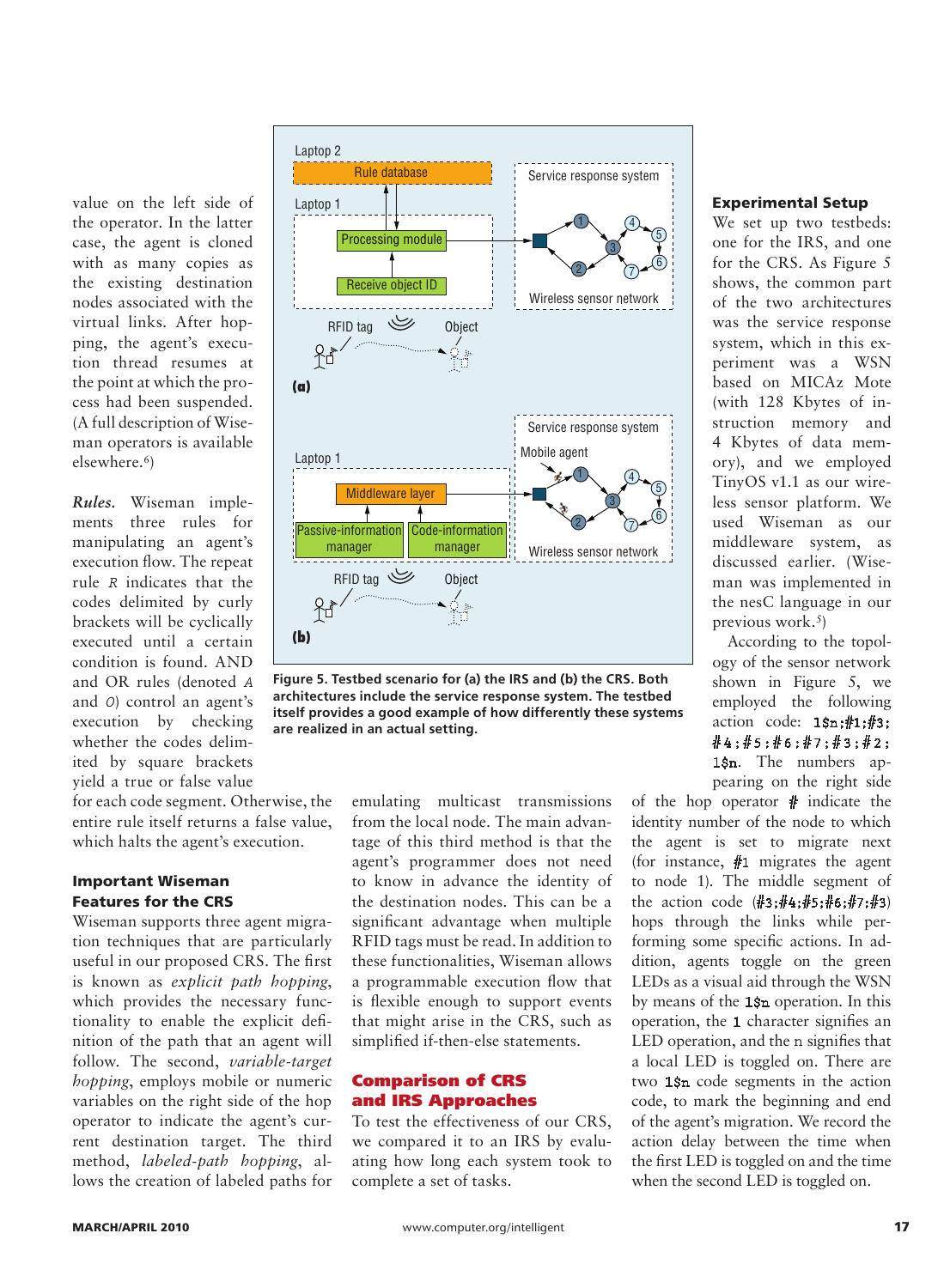The main difference between the simulated IRS and CRS is the way the system processes code information retrieved from the tag.

*Simulated IRS.* A cell phone sends a message, including the object's ID, to laptop 1 through the Wi-Fi access point. The ID information goes to laptop 2, which serves as the rule database. The rule database server runs an FTP and a Web server that are accessible through a regular Internet connection. Hence, the rule database

connects to the processing module through an FTP connection to update and retrieve the required rules. The rules are stored in the rule database's hard drive. If laptop 1 successfully accesses the rule database and obtains the action codes by searching laptop 2 for rules, it distributes the codes to the WSN's gateway (implemented in a MICAz Mote attached to an MIB510 interface board), as Figure 5a shows. The gateway then dispatches a mobile agent to the WSN to carry out the task.

*Simulated CRS.* A cell phone sends a message, including the object's ID and mobile codes, to laptop 1 through the Wi-Fi access point. The mobile code is interpreted directly in the middleware layer of laptop 1. Then the code is forwarded to the WSN gateway, which loads it into a mobile agent and dispatches the agent to the sensor network.

#### **Experimental Results**

Because the IRS requires searching for rules and accessing the database, failures can occur when the link



**Figure 6. Comparison of task duration for a rule-matched**  IRS (IRS<sub>rule matched</sub>), a rule-unmatched IRS (IRS<sub>rule unmasked),</sub> **and the CRS. Although the rule-matched IRS was more effi cient than the rule-unmatched IRS, the CRS was clearly faster than both.**

between laptop 1 and laptop 2 is broken or when the rule entry has not yet been pre-established in the database. Thus, we further divide the testbed realization of the IRS into two schemes: rule matched and rule unmatched. The process flows of all three schemes are as follows.

*Rule-Matched IRS.* First, the ID is forwarded to the rule database, which sends the action code to the processing module. Next, the mobile agent migrates to the sensor network. According to the action code, the agent itinerary for visiting WSN nodes is 1-3-4-5-6-7-3-2.

*Rule-Unmatched IRS.* This process is the most complicated among the three schemes. First, the ID is forwarded to the rule database, but then a message of "no matching" is returned to the processing module. So, a message with updated code information is sent to the rule database. (This procedure would incur an operational delay in actual situations.) Next, the rule database sends action code to the processing module, and an agent is dispatched.

*CRS.* Data processing in the CRS is the simplest of all three cases. Once laptop 1 receives the ID and code information, the agent is dispatched directly to migrate along the itinerary indicated by the action code.

*Task Duration Comparison.* We measured task duration as our performance parameter of interest. This is the time from when the tag was forwarded to laptop 1 to when the actions or operations associated with the rule were finished.

In RFID systems, the time delay for transmitting a tag's information to an RFID reader is a few milliseconds. Thus, the task duration is mainly related to the process flow's complexity. As Figure 6 shows, compared to the two IRS schemes, the CRS had the lowest task duration. This is because the CRS processes the action code locally without accessing the rule database. Note that the current testbed does not fully exhibit the advantages of the CRS; in actual situations, the amount of time a human would take to process the document would be greater.

**O**ur novel CRS makes it possi-ble for mobile code to handle context-aware situations. Benefits include improved system scalability and automated monitoring. In addition to improving performance in terms of task duration, the CRS also provides the flexibility for users to change code information on demand. Hence, this information remains accurate and up-to-date,